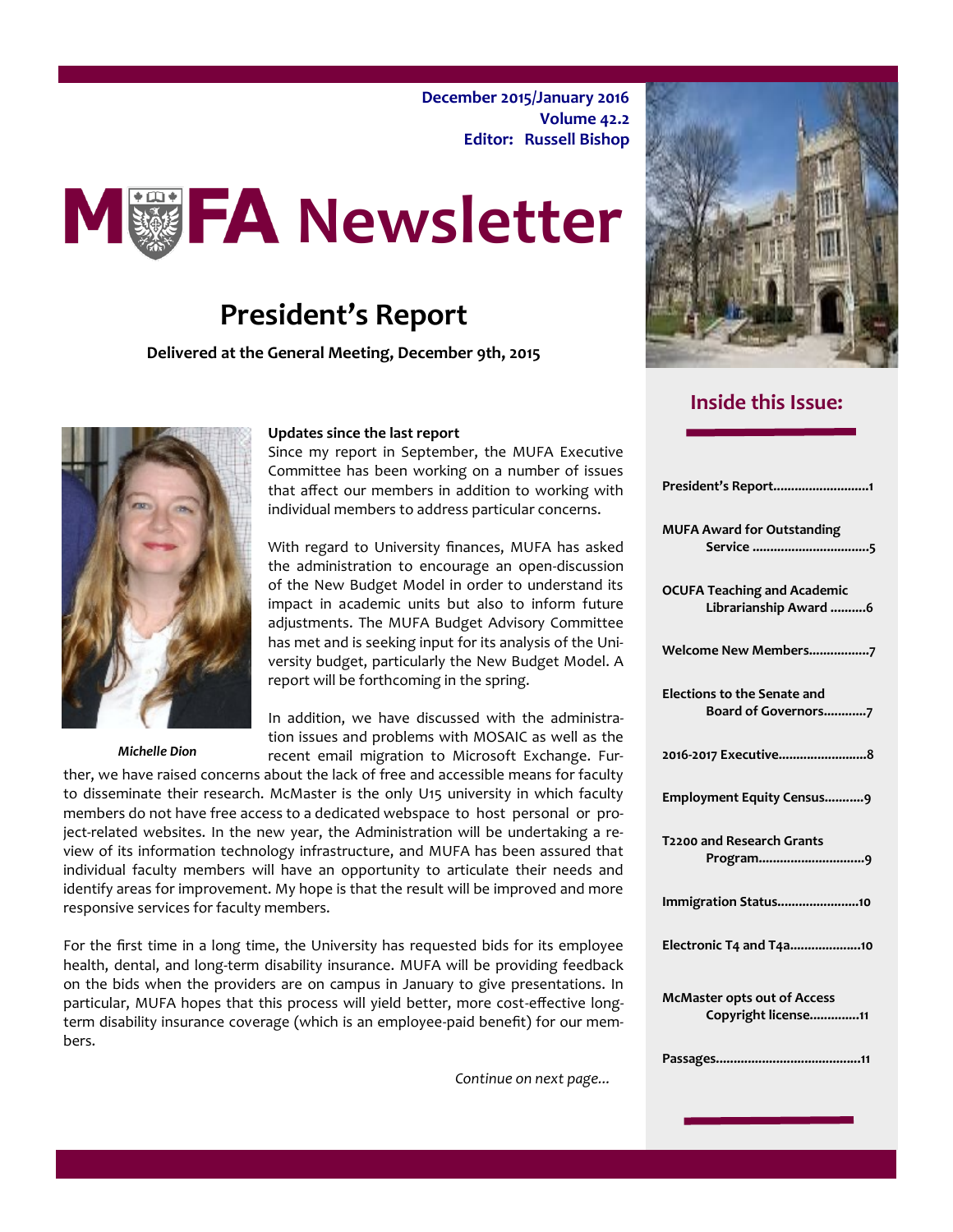MUFA has also participated in discussions around a provincial, sector-wide jointly-sponsored pension plan. A summary of the preliminary proposal appeared in our most recent newsletter and is [available online.](http://macfaculty.ca/jointly-sponsored-pension-plans-jspp/) MUFA participated in these discussions on the condition that the administration acknowledges MUFA's right to bargain pensions, including decisions to join a jointly-sponsored pension plan. To that end, we signed a Memorandum of Agreement with the administration articulating this position, which is also [available online.](http://macfaculty.ca/wp-content/uploads/2015/03/MOA-Pension-Changes1.pdf)

Finally, one area that requires continued attention is the state of collegial governance, particularly around issues that affect the terms and conditions of our members' employment at McMaster. Unlike certified unions, the policies that affect our employment are not consolidated in one labour contract. Instead, a wide range of University policies directly and indirectly impact our work every day. While the written policies are often quite reasonable, there are sometimes gaps in implementation or interpretation. Much of the MUFA Executive Committee's work and attention necessarily focuses on trying to improve and clarify our existing policies and practices.

The rest of my report will summarize the results of our member survey this fall.

#### **REPORT OF MEMBER SURVEY**

Early this fall, MUFA asked members to complete a short survey, and a [full report of the results](http://macfaculty.ca/mufa-member-flash-survey-results/) is posted on our site. The short survey included an open-ended item in which we asked members to identify an issue or concern to be brought to the attention of the MUFA leadership. There were about 130 responses to this open-ended question, and about 15% of the responses listed more than one discrete issue. Overall, there were about 143 separate substantive comments or issues raised.

I have read all the comments and grouped them under the following broad types of concerns:

- Issues of austerity or equity impacting morale and faculty workload (33)
- Salaries and/or benefits (30)
- Teaching professors (18)
- Administration (collegial governance) (11)
- Gender equity and/or family friendly policies (11)
- Teaching roles (6)
- Implementation of MOSAIC (6)
- Judicial Review related to the DeGroote School of Business (6)
- MUFA's advocacy in general (8-9)

### **ISSUES OF AUSTERITY OR EQUITY IMPACTING MORALE AND Faculty Workload**

The most common theme in the comments were concerns about faculty workload and morale, and these concerns were often either explicitly or implicitly linked to budget constraints and how budget pressures are being managed either centrally or locally.

Specifically, several members mentioned pressures to either increase class sizes, cancel classes, or increase teaching loads and the effects that such changes have both on the student experience and research productivity. Several also highlighted how these pressures were being exacerbated by deficits (in some cases made more apparent by the New Budget Model) in particular Faculties. Further, these observations sometimes also included concerns about inequities in teaching loads between and within faculties. Several comments articulate a sense that budget constraints are undermining teaching and research activities in some Faculties, while others are unaffected, and that this contributes to an accumulation of advantage in some Faculties and disadvantage in others.

These are clearly complex and difficult issues but also ones that must be addressed in order to maintain or even improve McMaster's teaching and research excellence. MUFA can raise these concerns with the Administration, but we are more effective when we can point to specific examples of poor policy or policy implementation or when we have sufficient data to support our claims. (To that end, let me remind our members to complete the [OCUFA survey on workplace stress,](https://www.surveymonkey.com/r/OCUFA_Stress_Survey) which could give us more data about the pressures of our workplace.) We are also working to put in place a more robust system for tracking inquiries and concerns brought to our attention by members so that MUFA can better identify areas of concern.

#### **Teaching Professors**

Six members specifically asked about MUFA's position on the number of teaching-intensive (teaching-track, permanent teaching) faculty members. It is worth clarifying some apparent misunderstandings. First, there is no limit to the number of teaching track positions in the Faculty of Health Science. If the Faculty of Health Science is not creating new teaching track positions, this in no way is a consequence of any formal policy or agreement with MUFA. Second, every time a Dean has requested, through the Provost, an increase in their allotment of teaching stream positions, MUFA has approved this request. Indeed, since 2011, MUFA has approved 8 additional teaching stream positions in the Faculties of Business, Humanities, Science, and Social Sciences as well as 15 positions for Engineering's Bachelor of Technology program.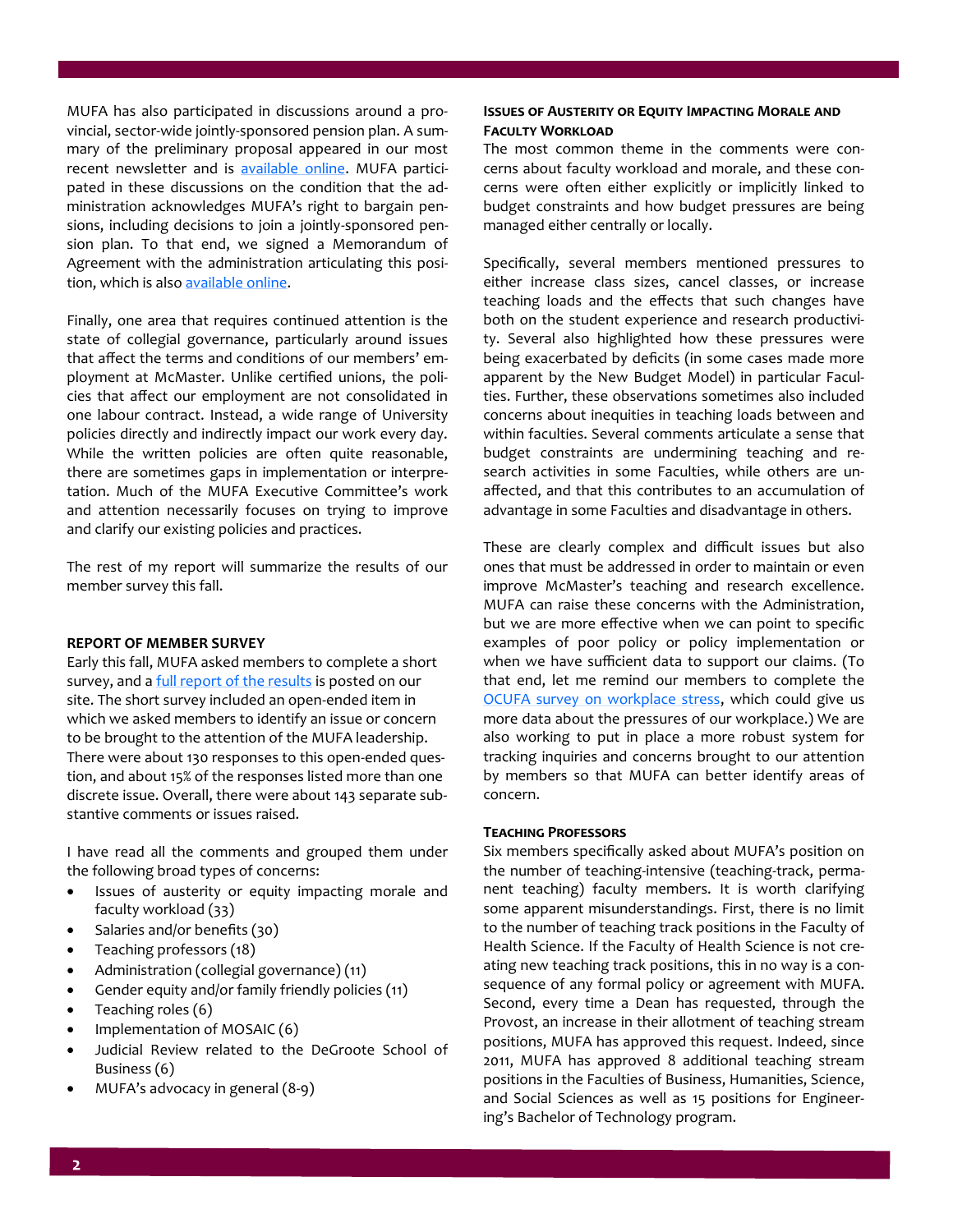MUFA agrees that it would be preferable for the University to limit its use of temporary (CLA) contracts and instead hire permanent academic staff. Between 2005 and 2013 (teaching track appointments were introduced in 2007), about 17-18% of all full-time faculty appointments have been CLA or teaching-track appointments combined. Both CLA and teaching-track appointments tend to be teaching intensive, with similar workload distributions (80% teaching, 20% service).

Previously, MUFA proposed "that SPS-A9 be superseded by an agreement that limits the allocation of CLA plus TP positions University-wide (and excluding Health Sciences) as a percentage of all full-time faculty positions (CLA, TP, and TT) to a value that reflects the current and recent distribution of such positions (with some flexibility for annual fluctuations)" [\(full text available here\).](http://www.mcmaster.ca/mufa/documents/TeachingstreamappointmentsMUFAnewsletter20140307.pdf) Further, "the MUFA leadership believes such an agreement would be beneficial for both MUFA members and the University. It would create greater flexibility than the current policy and allow for growth while ensuring a reasonable and historically informed balance between research-intensive and teaching-intensive full-time faculty members."

Other comments regarding teaching-track positions focused on issues of workload, equitable treatment, and other concerns raised by a Senate Committee on Appointments Sub-[Committee to Review Policies and Pro](http://www.mcmaster.ca/vpacademic/documents/2014%20Teaching-Stream%20Faculty%20Committee%20report.pdf)[cedures Surrounding the Appointment Category of](http://www.mcmaster.ca/vpacademic/documents/2014%20Teaching-Stream%20Faculty%20Committee%20report.pdf)  Teaching-[Stream Faculty.](http://www.mcmaster.ca/vpacademic/documents/2014%20Teaching-Stream%20Faculty%20Committee%20report.pdf) MUFA solicited additional member feedback related to the report and its recommendations and has discussed many of these issues with the University administration. Some issues identified in the report, such as evaluation of teaching expertise, are being addressed by other committees looking at the issue more broadly. Some other issues identified in the report are difficult to address systematically through policy interventions because the roles of teaching-track members can vary significantly across campus and individual teaching-track faculty members have different preferences for the allocation of their workloads. For example, some teaching-track members would like discipline-based research to be acknowledged as part of their workload, while others want recognition for pedagogical research. Still others want no expectation of research whatsoever. This makes it difficult to articulate a clear policy position that is likely to satisfy everyone. Nevertheless, MUFA will continue to advocate that existing policies be implemented fairly and transparently.

#### **Salaries and Benefits**

Under the general heading of salaries and non-pension benefits a number of suggestions or issues were raised

(about 15 responses). The issues that were raised by more than one member included better health coverage and tuition bursaries for dependents. About 15 members specifically raised concerns either about erosion of pension benefits or requested greater information about retirement planning. I would direct those concerned about our pensions to an [update on provincial discus](http://macfaculty.ca/jointly-sponsored-pension-plans-jspp/)sions of a sector-wide, jointly-[sponsored pension plan,](http://macfaculty.ca/jointly-sponsored-pension-plans-jspp/)  which was included in the last newsletter.

#### **Gender Equity/Family-Friendly Policies**

About 10 members raised issues broadly related to gender equity or family-friendly policies. Most of these comments suggested that MUFA's involvement in gender pay equity was welcome, though significant issues remain. One member specifically raised concerns about lack of spousal hires, which has historically affected female academics who tend to have higher rates of marrying other academic staff than their male colleagues. Other members raised concerns about maintaining productivity during parental leave. I will note that MUFA recently worked with the Administration to clarify how merit pay following parental leave is calculated. The revised [policy](http://www.mcmaster.ca/policy/faculty/Leaves/SPS_C4-Pregnancy-Parental_Leave-Faculty-MUFA_Librarians.pdf) went into effect this summer. This is a small step toward addressing these issues. MUFA continues to discuss opportunities for promoting equity with the Administration, in particular with the Associate Vice-President (Faculty) Susan Searls Giroux, who leads a working group that has been discussing implementation of recommendations from the **Equity Task Force**.

#### **Administration (Collegial Governance)**

More than 10 members raised concerns about the Administration of the University, particularly with regard to collegial (joint) governance. Phrases used included "lack of consultation," "heavy-handed," "managerialsim," or "fiefdom." Most of these comments reflected a sense of frustration about general trends rather than specific instances of abuse. Three of the comments specifically mentioned non-specific concerns about the Faculty of Health Science, the only Faculty to be singled out this way.

#### **Teaching Roles**

With regard to our teaching roles, six members raised concerns. Specific concerns were how student evaluations of teaching are used in our merit and promotion processes as well as potential misuse or bullying of faculty through such feedback tools. Mounting evidence suggests that student evaluations of teaching are significantly biased and poor measures of instructional quality. A working group headed by Susan Searls Giroux has been reviewing best practices for evaluation of teaching beyond student evaluations—and is expected to have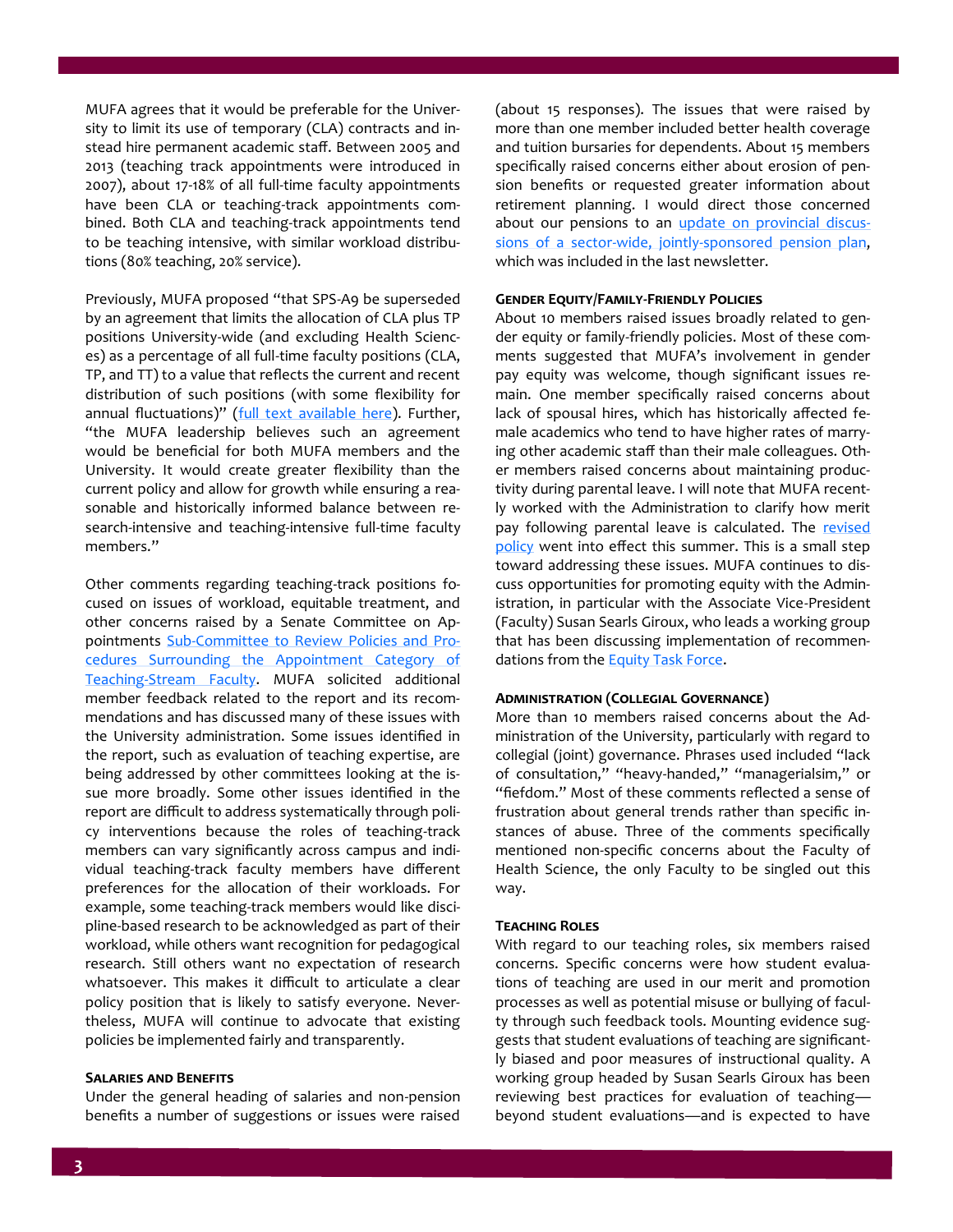recommendations this academic year. Often, our existing formal policies are quite clear and appropriate, but sometimes there are gaps in implementation that should be addressed. Faculty members also expressed concerns about how retroactive accommodations are managed, online education, and grade reporting on McMaster University transcripts.

### **MOSAIC**

Six members specifically mentioned concerns about MO-SAIC, including the downloading of work to faculty and staff in academic departments and programs. In several other comments, MOSAIC was mentioned in conjunction with general concerns about workloads and demands on faculty and staff time for tasks not directly related to our teaching and research missions.

### **Judicial Review Related to the DeGroote School of Business**

Six members expressed concerns over MUFA's position on the filing of the judicial review related to a McMaster University Board-Senate Hearing Panel in the DeGroote School of Business. Interested members can review key [documents online.](http://macfaculty.ca/judicial-review-of-mcmaster-university-tribunal/) MUFA has members on both sides of the dispute in the Faculty, and the comments in the survey reflect that fact. More troubling to me is that one member described the Faculty as in a state of "ongoing dysfunctionality."

#### **MUFA's Advocacy in General and Dues**

Some (6-7) would like MUFA to be more aggressive in its approach toward the administration, including several (3 of the 7) who would like to see MUFA become a certified union. However, it appears that those most interested in certification do not regularly attend MUFA meetings or are not interested in doing so, according to their survey responses. Last but not least, two members commented on MUFA dues, one appreciating that they are low and another complaining that they are too high. For information, MUFA's mill (or membership) rate is 0.5% of salary. In practice, it is often closer to 0.46% because the Executive Committee approves dues "holidays" when there is an operating surplus, which occurs most years. Excluding McMaster, the Ontario average (for 10 universities) is 1.011%, and the average rate among Ontario U15 members is .855%.

I'd like to thank our staff and Executive Committee members for their hard work during the fall term. The Executive Committee meets every two weeks to discuss issues brought to our attention by members or the administration. MUFA could not function without members willing to volunteer their time and expertise in this way.

> *Michelle Dion President, MUFA*

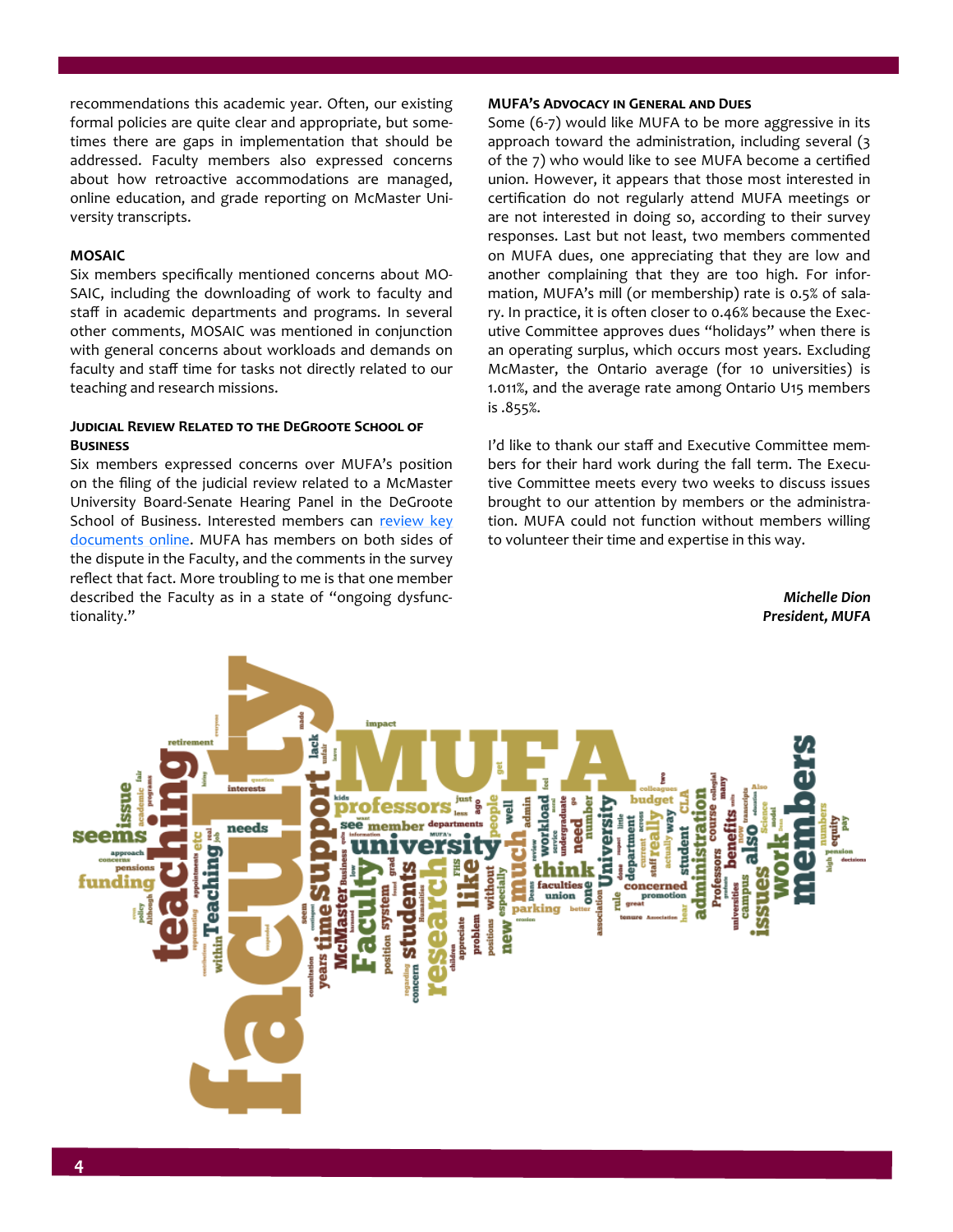# **Call for Nominations The MUFA Award for Outstanding Service**

### **PURPOSE**

The purpose of the MUFA Award for Outstanding Service is to provide annual recognition**<sup>1</sup>**for faculty and professional librarians who have made an outstanding contribution to the mission of the University through the provision of exceptional service to faculty, librarians, staff and/or students.

### **THE AWARD**

Each year there will be a maximum of three awards in the amount of \$1,500.

### **ELIGIBILITY**

The Awards are open to all Full Members of the McMaster University Faculty Association (MUFA)<sup>2</sup>.

### **PROCEDURES**

- 1. The MUFA Executive will appoint a selection committee to be drawn from amongst the categories of faculty, librarians, staff and students (undergraduate and graduate).
	- a. The Committee shall be comprised of no less than four, and no more than seven members, including the Chair.
	- b. The MUFA Past President normally serves as Chair and is not counted as the faculty representative.
	- c. The Secretary to the Committee will be the MUFA Executive Director.
	- d. A quorum for a Committee meeting shall be four members in attendance, including the Chair.
- 2. Nominations
	- a. There will be a call for nominations through the University and MUFA electronic distribution lists, in the MUFA Newsletter, and on the MUFA webpage.
	- b. Nominations must be e-mailed (mufa@mcmaster.ca) or mailed to MUFA (Hamilton Hall, Room 103A) no later than  **February 26th, 2016**

**<sup>1</sup>**MUFA faculty/librarians are not eligible for the President's Awards for Outstanding Service, awarded by he President of McMaster University

**\_\_\_\_\_\_\_\_\_\_\_\_\_\_\_\_\_\_\_\_\_\_\_\_\_\_\_\_\_\_\_\_\_\_\_\_\_\_\_\_\_\_\_\_\_**

**2** Those holding academic administrative appointments with the rank of Assistant Dean or higher in the current academic year are not eligible for the Award.

- c. The nomination must include a summary of not more than 750 words highlighting the candidate's accomplishments.
- d. Each nomination must be supported by a minimum of two and not more than four reference letters. The reference letters must be e-mailed or mailed to MUFA, either through the nominator or directly from the reference. Reference letters should not exceed 500 words.
- e. The position and contact information for the nominator and all references must be clearly indicated.
- 3. The Committee will review the nominations and will make the final decision regarding the selection of the award recipients. Some of the factors considered by the Committee will include:
	- \* Enhancement of the reputation of McMaster University
	- \* provision of excellent service
	- \* demonstrated innovation
	- \* breadth and depth of impact
	- \* the enhancement of student success
	- \* the ability to establish and maintain effective and harmonious working relationships
	- \* evident acceptance of diversity and inclusivity at McMaster
	- \* strength and diversity of supporting references
- 4. The faculty/librarians selected to receive the awards will be invited to attend a special reception normally held in conjunction with the MUFA Annual General Meeting and will be presented with their awards at that time. Pictures of the individual recipients and a brief summary of the rationale for their awards will be published in the MUFA Newsletter and on the MUFA webpage.
- 5. Each eligible faculty/librarian who was nominated for an award will receive a letter of commendation from the MUFA President.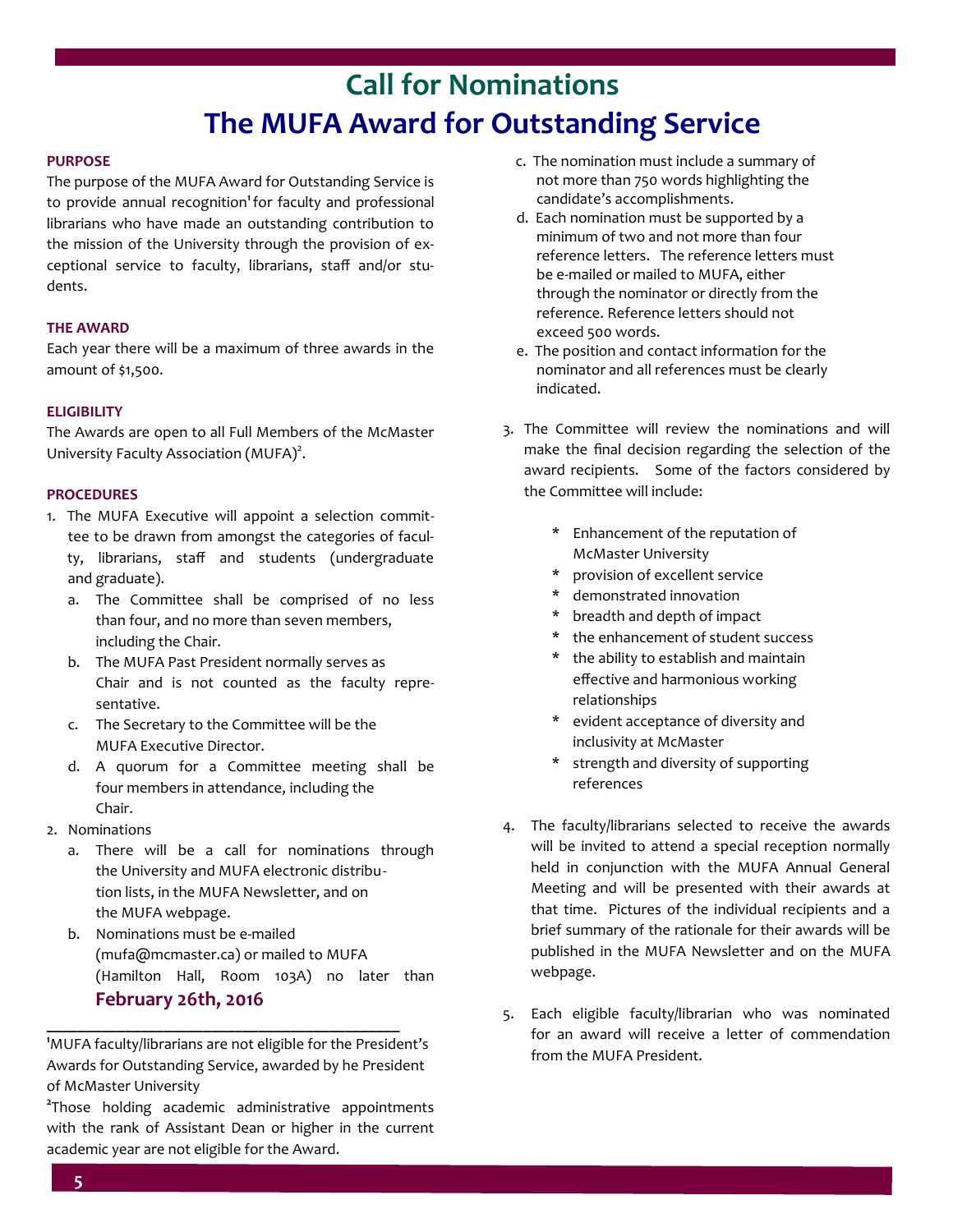# **OCUFA**

# **43rd Annual OCUFA Teaching and Academic Librarianship Award**

## **2015/2016 Call for Nominations**

Each year, OCUFA recognizes outstanding teachers and academic librarians in Ontario universities through its Teaching and Academic Librarianship Awards. The recipients are selected by the OCUFA Teaching and Academic Librarianship Awards Committee.

### **Categories**

- Teaching, in the context of the OCUFA awards, embraces virtually all levels of instruction graduate and undergraduate teaching, continuing education and faculty development. Similarly, proficiency in teaching may extend well beyond the classroom, the laboratory or the faculty member's office. Activities such as course design, curriculum development, organization of teaching programs and other significant forms of leadership are often important contributions to the instructional process. Those who excel in any of these are eligible for the OCUFA Teaching Awards.
- Academic librarianship, in the context of the OCUFA Awards, embraces all aspects of librarianship that contribute to the scholarly achievement of all members of the university community. Activities such as development and delivery of services, provision of educational materials, collection development and management and other contributions to academic librarianship are important to the intellectual functioning of the university. Those who excel in any of these are eligible for an OCUFA Academic Librarianship Award.

Recipients of OCUFA Teaching and Academic Librarianship Awards are guests of OCUFA at a special awards ceremony, where they are presented with a citation and gift to commemorate their achievement. OCUFA pays accommodation and travel costs from the home university for each recipient and a guest to attend the awards ceremony.

### **Eligibility**

The OCUFA Teaching and Academic Librarianship Awards recognize individuals with exceptional contributions to the higher education community. Group nominations are *not* accepted.

A candidate must meet both of the following prerequisites to be considered:

- 1. Candidate is a member of an OCUFA affiliated faculty association
- 2. Candidate was not previously nominated **or** Candidate was nominated in a previous year, but did not win **or** Candidate was nominated twice consecutively, but did not win. At least two years have passed since the last nomination.

Posthumous nominations can be made for those who passed away in the award year. For example, if the award year is 2014-2015, nominations can only be made for those who passed away between July 1, 2014 and June 30, 2015.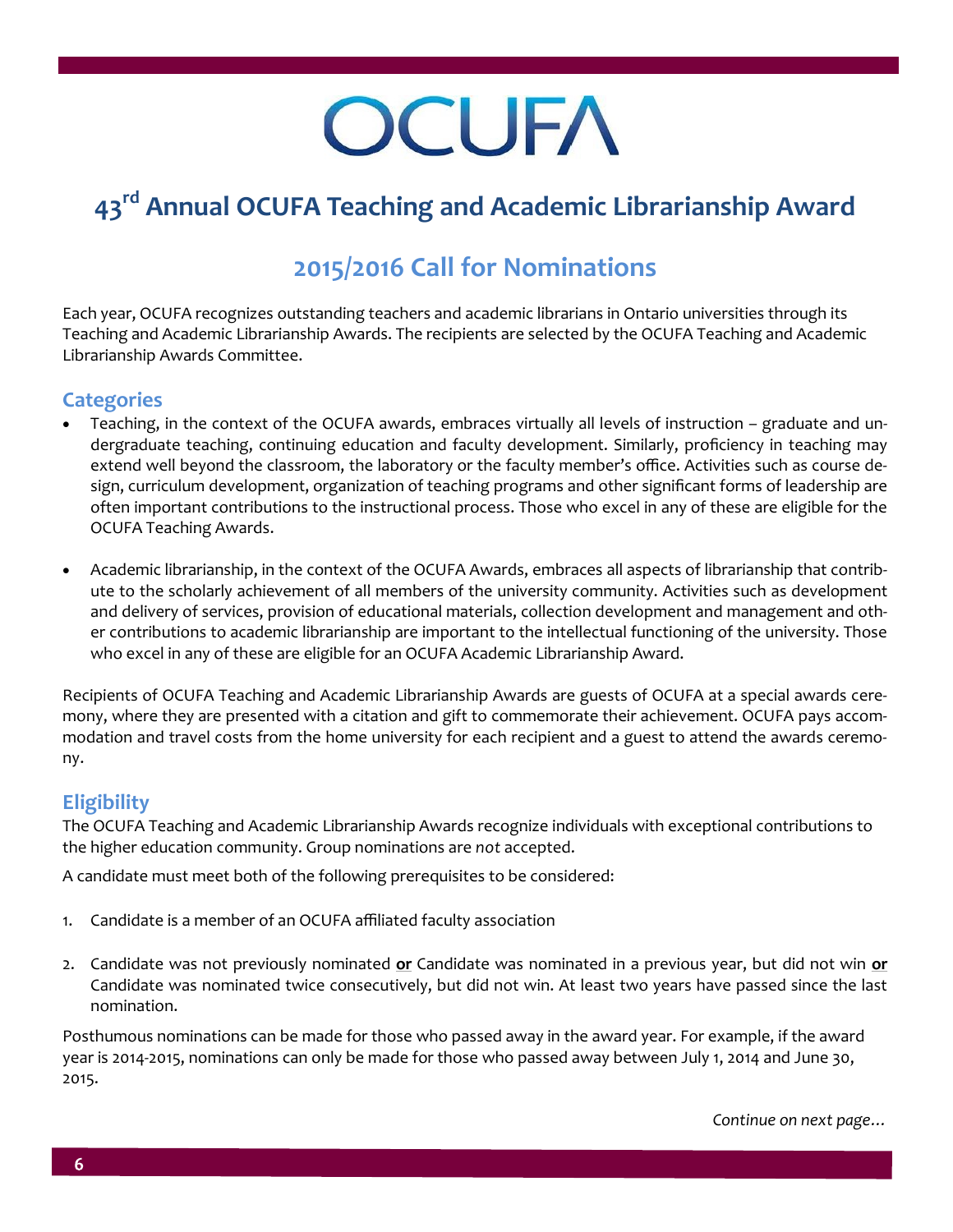### **The Nomination Process**

- 1. A 1-2 page statement of support is completed by a nominator (or a group of nominators) who can attest to the nominee's exceptional commitment to the higher education community. Nominations can be submitted by members of faculty (including Chairs and Deans), librarians, students or alumni.
- 2. Nominators submit the nomination statement and a copy of the nominee's CV to [mufa@mcmaster.ca](mailto:mufa@mcmaster.ca) and [miietl@mcmaster.ca](mailto:miietl@mcmaster.ca) by **February 26, 2016**.
- 3. The MUFA Executive Committee will review the nominations for approval.
- 4. MIIETL will contact the nominees in early March and encourage them to develop and submit a nomination brief by **April 27, 2016** according to the OCUFA award's guidelines available at [http://](http://ocufa.on.ca/assets/OCUFA-Teaching-Award-Guidelines-dec-2013_final.pdf) [ocufa.on.ca/assets/OCUFA](http://ocufa.on.ca/assets/OCUFA-Teaching-Award-Guidelines-dec-2013_final.pdf)-Teaching-Award-Guidelines-dec-2013\_final.pdf and [http://ocufa.on.ca/](http://ocufa.on.ca/assets/OCUFA-Librarianship-Award-Guidelines-dec-2014_final.pdf) [assets/OCUFA](http://ocufa.on.ca/assets/OCUFA-Librarianship-Award-Guidelines-dec-2014_final.pdf)-Librarianship-Award-Guidelines-dec-2014\_final.pdf

### **Welcome New Members**

**Marla Beauchamp Rehabilitation Science Tohid Didar Mechanical Engineering Wenbo He Computing & Software Daniel Pape Linguistics and Languages Jennifer Long School of Engineering Technology Yu Lu Biochemistry and Biomedical Sciences Ian McKay History André Phillion**

**Materials Science and Engineering**

### **Elections to the Senate and Board of Governors**

The election process is underway and MUFA would like to encourage Faculty Members to get involved in either Senate or Board of Governors. This type of service is key to maintaining robust collegial governance at McMaster. Your voice matters!

### **Senate: Two Stage Process:**

A call for nominations from the Faculty's nominating body is followed by a general call for additional nominations. If you are interested in participating on Senate, please be sure to let your Chair or Director know.

**Board of Governors: One Step Process:**

A general call is issued to all faculty.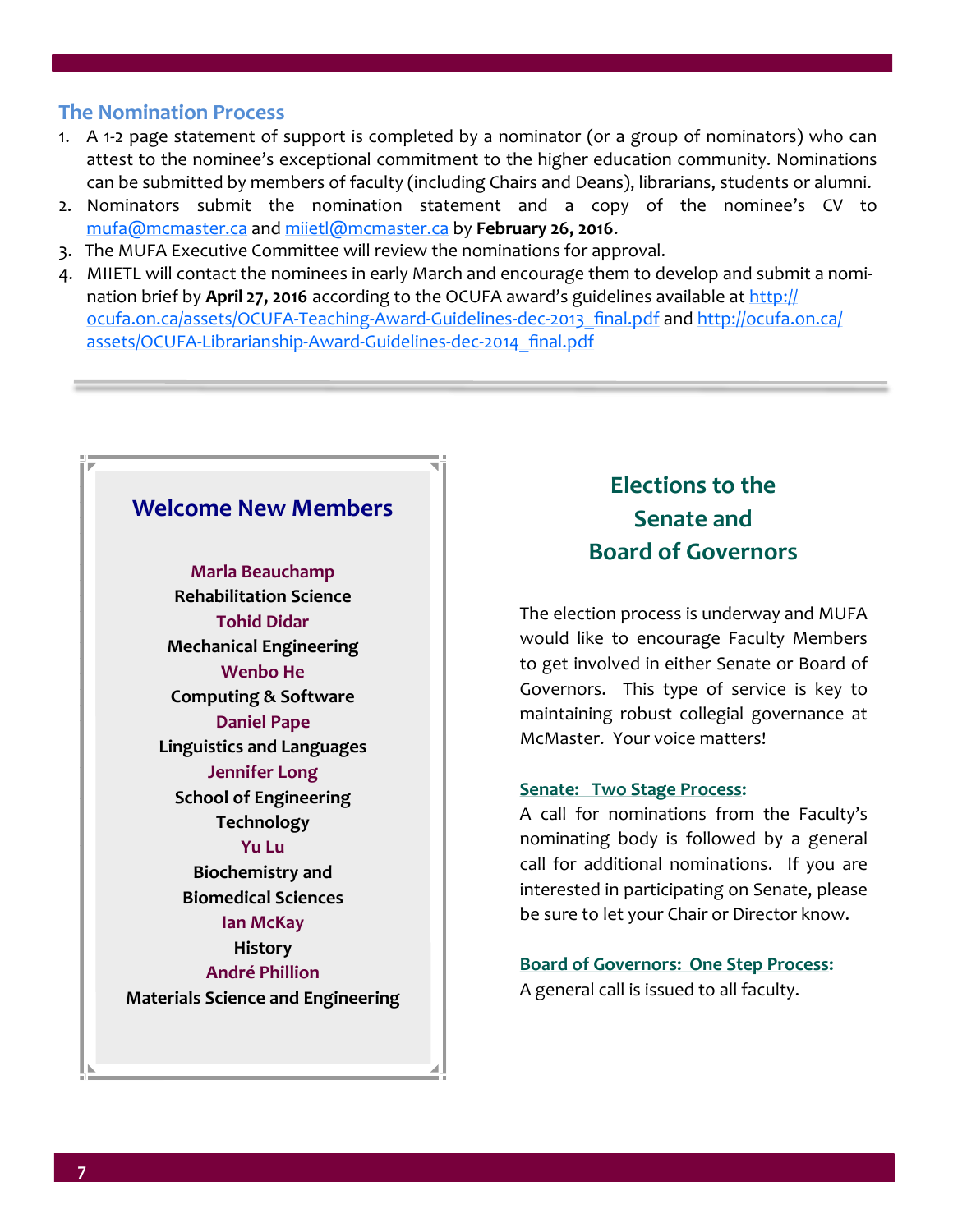### **2016-2017 MUFA Executive**

If you are interested in serving on the Faculty Association Executive or know of someone who would make an excellent candidate, please complete the form below and mail to the Nominating Committee, Faculty Association, Hamilton Hall 103A. If you prefer, give us a call (ext. 24682/20297) or drop us an e-mail note (mufa@mcmaster.ca). **Deadline: February 12th, 2016.**

| CANDIDATE                                                               |                                                                                                                                    |
|-------------------------------------------------------------------------|------------------------------------------------------------------------------------------------------------------------------------|
| FACULTY                                                                 |                                                                                                                                    |
| RANK                                                                    |                                                                                                                                    |
| PORTFOLIO PREFERENCE<br>cial enquiries & grievances, tenure/permanence) | (E.G., academic affairs, budget advisory committee, human rights, membership, OCUFA, pension, public relations, remuneration, spe- |
| DEPARTMENT                                                              | <b>CAMPUS ADDRESS</b>                                                                                                              |

| <b>MENI</b>           | AMPU<br>ADDRESS |  |
|-----------------------|-----------------|--|
|                       |                 |  |
|                       |                 |  |
| <b>EXTENSION</b><br>⊷ | E-MAIL          |  |
|                       |                 |  |



A voluntary organization such as MUFA can succeed in serving the interests of its membership only to the extent that the members participate in formulating and executing policy. At any given time, approximately two dozen individuals carry the burden for all of the members and after a few years most of them are exhausted by the tasks which they have voluntarily borne. Their valuable experience and wisdom is then lost to us. The best way to lessen this attrition of talent is for more of the membership to give some time and effort to the Association. If you are not interested in putting your name forward for the Executive Committee, please use the form below to let us know if you would like to participate in MUFA's efforts by serving on one of the following committees.

Yes, I am interested in working more closely with the Faculty Association. My interests are:

| <b>MUFA Council</b>              | Membership              | Special Enguires & Grievances | П. |
|----------------------------------|-------------------------|-------------------------------|----|
| <b>Academic Affairs</b>          | Pension                 | Tenure/Permanence             |    |
| <b>Budget Advisory Committee</b> | <b>Public Relations</b> | Ad Hoc Committees             |    |
| Human Rights                     | Remunerations           | Special Assignment            |    |

✂------------------------------------------------------------------------------------------------------------------------------------------------------------------------------------------———-

Are there other areas where the Faculty Association might be useful to its members?

| <b>NAME</b> | <b>FXTENSION</b> |
|-------------|------------------|
| DEPARTMENT  | E-MAIL           |

\_\_\_\_\_\_\_\_\_\_\_\_\_\_\_\_\_\_\_\_\_\_\_\_\_\_\_\_\_\_\_\_\_\_\_\_\_\_\_\_\_\_\_\_\_\_\_\_\_\_\_\_\_\_\_\_\_\_\_\_\_\_\_\_\_\_\_\_\_\_\_\_\_\_\_\_\_\_\_\_\_\_\_\_\_\_\_\_\_\_\_\_\_\_\_

### **Return form to McMaster University Faculty Association, HH 103A**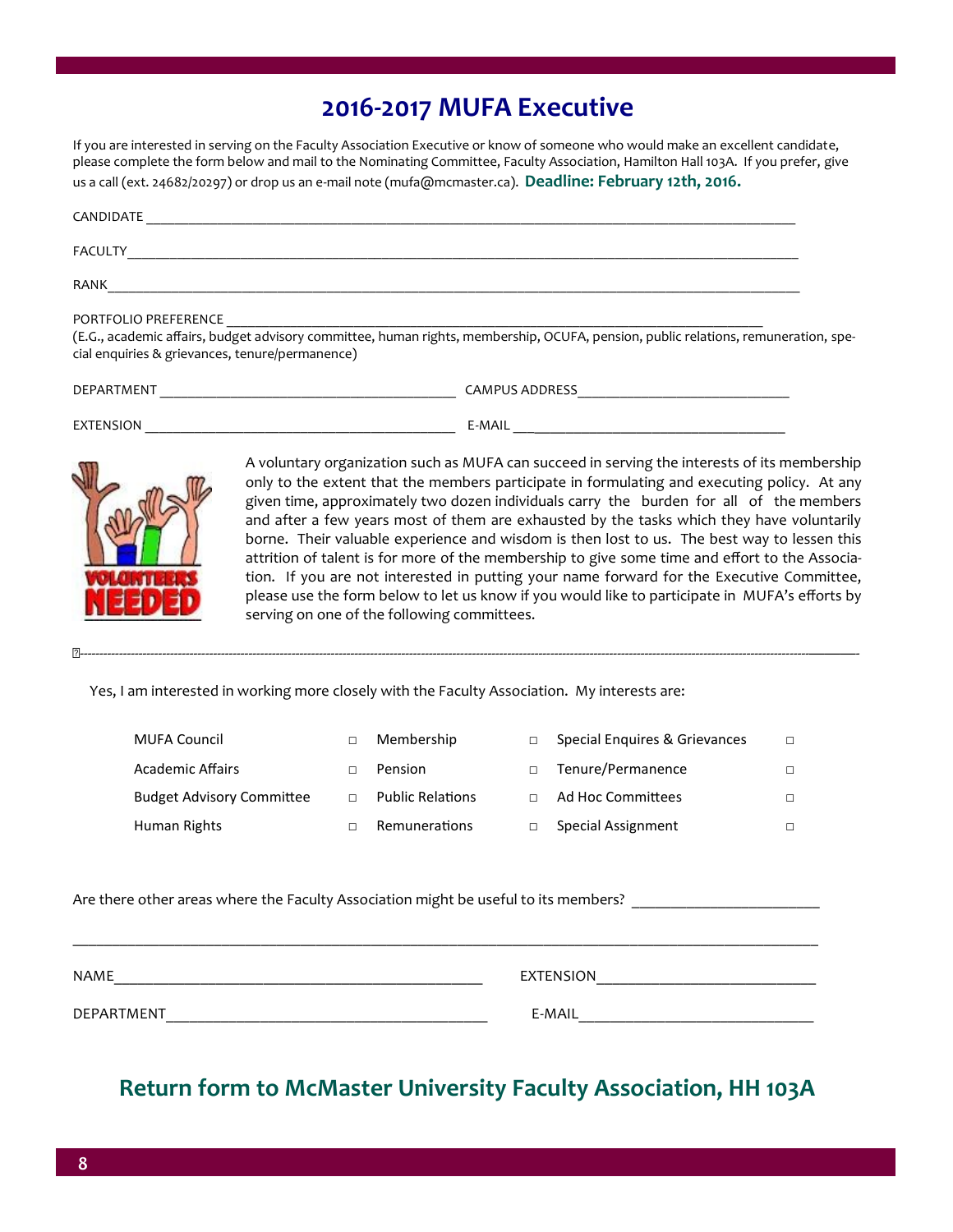# **Employment equity census will reveal composition of workforce**

Six questions. Two minutes. One inclusive community. On January 27, McMaster will launch its new employment equity census.

The goal of employment equity is to create an inclusive workplace environment for all staff and faculty by identifying and removing barriers in employment practices. The first step in understanding McMaster's current workforce is to conduct an employment equity census.

The six-question census will be conducted through Mosaic. An optional paper census will also be available. All participants will be asked to "self-identify" as members of designated groups identified in the Employment Equity Act. These groups include:

First Nations, Métis and Inuit Peoples (Aboriginal Peoples); Members of Racialized Communities (Members of Visible Minorities); Persons with Disabilities; and Women. Participants will also be asked if they self-identify as a member of the LGBTQ+ (Lesbian, Gay, Bisexual/Pansexual, Transgender Persons, Two-Spirit, Queer) community.

Data will be shared in an aggregate format so that no individual can be identified — reports will not be provided where an individual might be identified based on the response, or the number of individuals.

While completion of the census is voluntary, all faculty and staff are encouraged to participate. After launching January 27, the census will remain open. New McMaster employees will be asked to complete the census as part of their onboarding procedure.

> *Shylo Elmayan Employment Equity Specialist* Human Resources Services Gilmour Hall, Room 304 (905) 525-9140 x 21535 Email: [elmayans@mcmaster.ca](mailto:elmayans@mcmaster.ca)

# **T2200 and Research Grants Program**

With the deadline for tax filing coming soon, we would like to draw your attention to two University polices that pertain to use of personal funds in the course of the employment activities of faculty members.

The first is a revised policy regarding the University's policy on certifying CRA form T2200's, accompanied by a new guidance document with language specifically pertaining to faculty members.

The second policy describes the Research Grants Program that allows faculty members, under some circumstances, to direct salary towards research activities and therefore not be taxed on those funds. In some cases, this may be a favourable alternative to using the T2200 to claim expenses.

These policies can be found at the links below.

[http://www.mcmaster.ca/vpadmin/](http://www.mcmaster.ca/vpadmin/Policies/HRPolicy-T2200-2014.pdf) [Policies/HRPolicy](http://www.mcmaster.ca/vpadmin/Policies/HRPolicy-T2200-2014.pdf)-T2200-2014.pdf

[http://www.mcmaster.ca/vpadmin/](http://www.mcmaster.ca/vpadmin/Policies/Procedure_InterpretationGuideT2200-2014.pdf) [Policies/](http://www.mcmaster.ca/vpadmin/Policies/Procedure_InterpretationGuideT2200-2014.pdf) [Procedure\\_InterpretationGuideT2200](http://www.mcmaster.ca/vpadmin/Policies/Procedure_InterpretationGuideT2200-2014.pdf)-[2014.pdf](http://www.mcmaster.ca/vpadmin/Policies/Procedure_InterpretationGuideT2200-2014.pdf)

[http://www.mcmaster.ca/policy/](http://www.mcmaster.ca/policy/faculty/Financial/ResearchGrantsProgram.pdf) [faculty/Financial/](http://www.mcmaster.ca/policy/faculty/Financial/ResearchGrantsProgram.pdf) [ResearchGrantsProgram.pdf](http://www.mcmaster.ca/policy/faculty/Financial/ResearchGrantsProgram.pdf)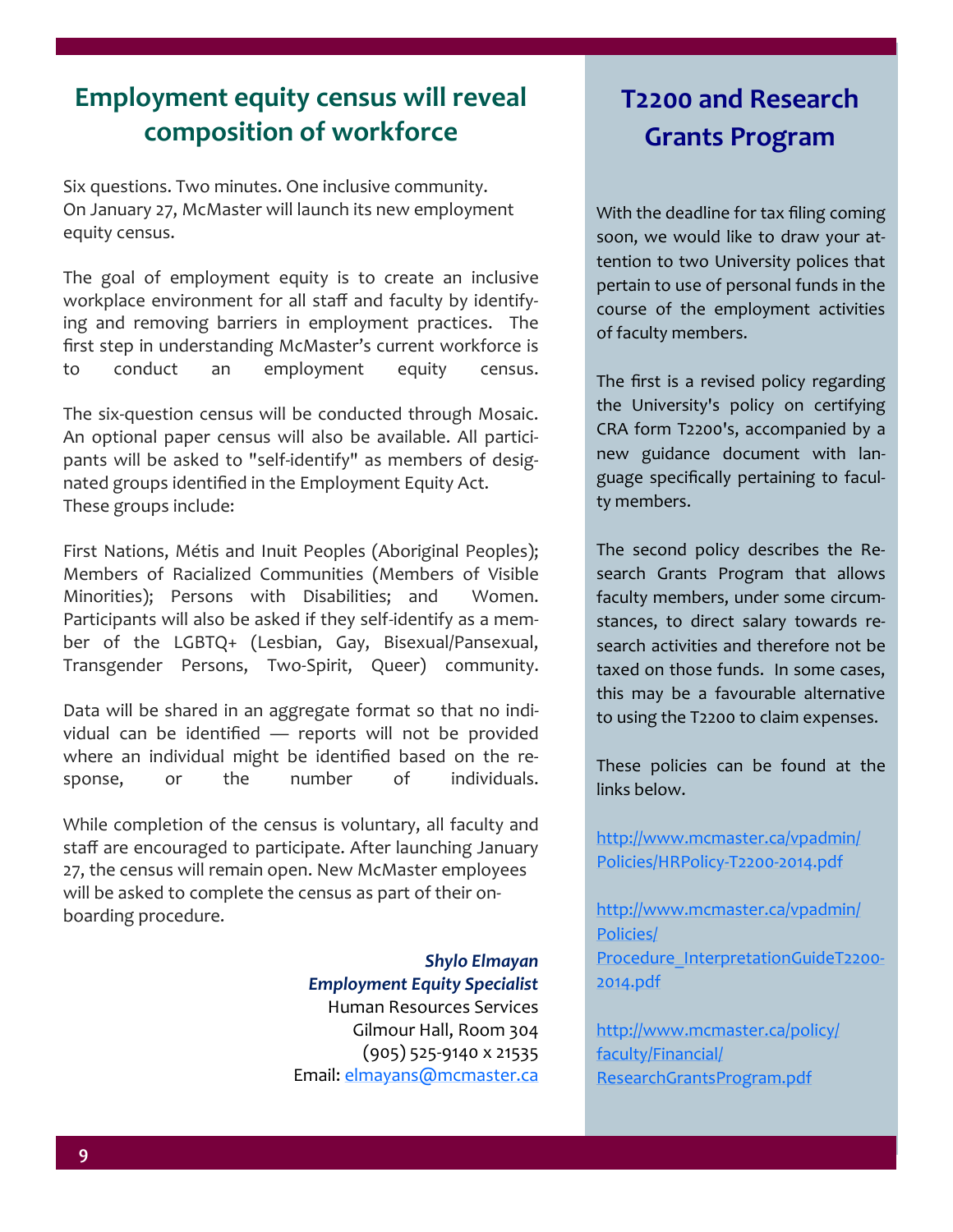# **Immigration Status**

### **If you are a Canadian citizen or permanent resident you can ignore this message. If not, please read on.**

Please note that as a condition of continued employment with McMaster, it is your responsibility to maintain appropriate immigration status. Failure to do so constitutes a frustration of the employment contract with no further payments due to the employee. This is true for all faculty members regardless of appointment type. (eg. Tenured, Non-tenured, Teaching-Track, Permanent, Special, CAWAR and CLA).

If you are neither a Canadian citizen nor a permanent resident (PR) and you are planning to work in Canada beyond your current work permit, you should undertake to apply for permanent resident status. Indeed, within months of commencing employment, faculty should begin to collect their documents, apply for police checks and register for language testing so they are ready to proceed after they have worked in Canada for one year. With the exception of the NAFTA agreement, work permits cannot be extended! This means PR status must be applied for well before the work permit expires.

In order to assist faculty with the process and help determine which route is most appropriate for each individual to apply through, the Provost's office holds semi-annual immigration sessions for faculty members and postdoctoral fellows. Faculty should make an effort to attend these information sessions given the importance of this issue. **The next session is scheduled to be held on Monday, March 7 at 9:30 a.m. in GH 111**.

The application of immigration rules has become tighter in recent years, and the general environment on immigration matters more challenging. It is very important that you undertake the necessary actions to maintain your work status. Please visit the Citizenship and Immigration Canada website for more information: [http://](http://www.cic.gc.ca/english/) [www.cic.gc.ca/english/](http://www.cic.gc.ca/english/)

If you have questions about immigration, or if you need assistance you can contact the Provost's office for guidance. Please contact:

### **Barbara Eftekhari**

Manager, Faculty Appointments and Records Office of the Provost and Vice-President (Academic) McMaster University University Hall, Room 203B Phone: (905) 525-9140, ext. 23065 Fax: (905) 546-5213



McMaster faculty and staff can sign-up to get their 2015 T4 or T4A tax slip electronically by logging into Mosaic and clicking on the link under News and Information. Selecting the option is as simple as clicking a checkbox and employees who "Opt In" for electronic delivery will be able to securely access their tax slips from anywhere they can log into Mosaic. Those employees who chose the electronic delivery format will also experience the added benefit of earlier access to tax slips than employees who remain with the paper slip delivery option.

Employees will need to have consented to online delivery of their tax slips to access the electronic version of their T4 or T4A on Mosaic. Employees who already opted into the electronic tax slip delivery option last year do not need to opt in again this year.